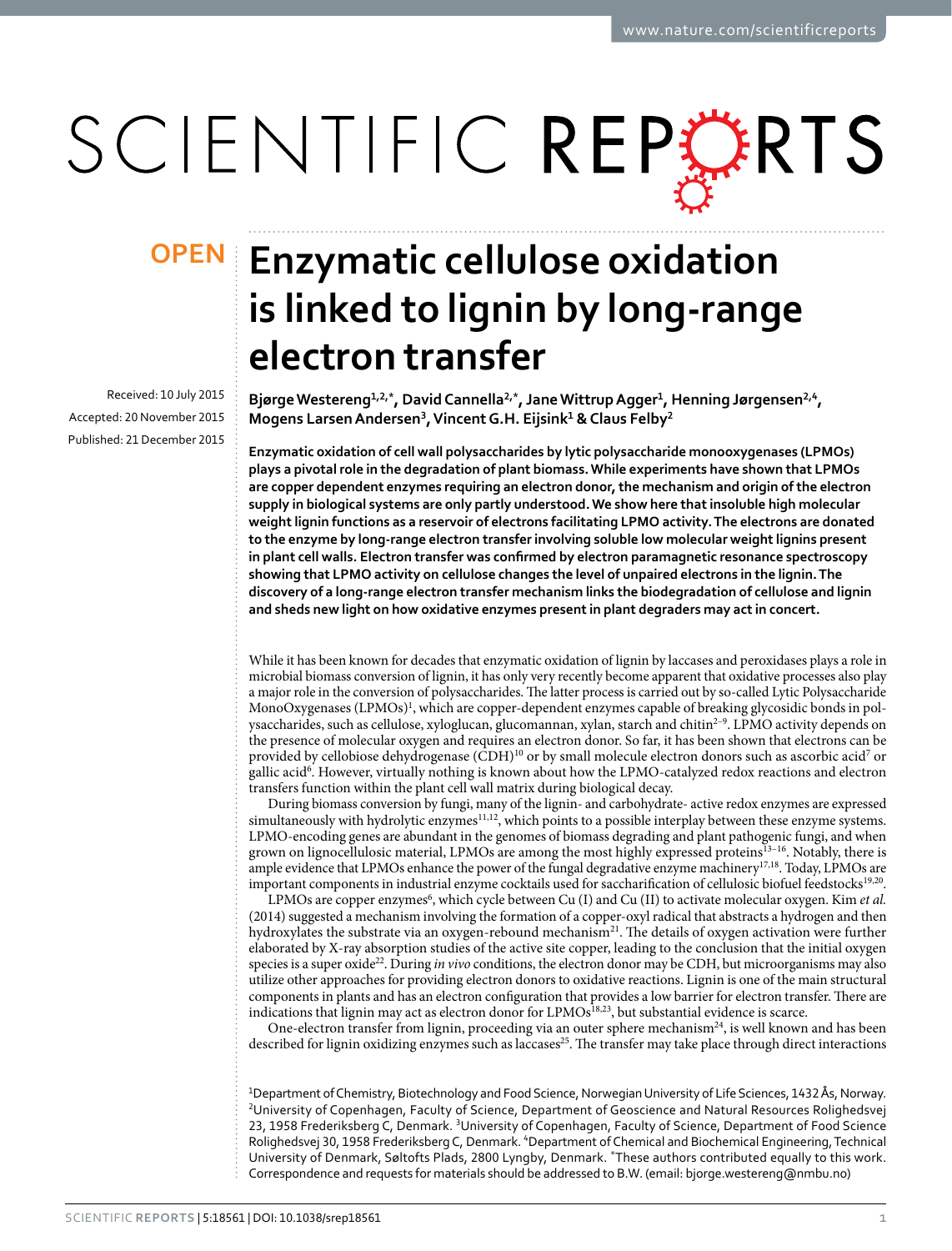between substrate and enzyme or through long-range transfer involving low molecular weight electron shuttles. Using wood substrates, it has been shown that the lignin polymer can be oxidized by laccases via an electron transfer process where low molecular weight lignin compounds act as shuttles or mediators between the enzyme and the polymer<sup>26</sup>. Several other studies published in the 1990s demonstrate mediator-based laccase action including studies on laccase-catalyzed delignification in the pulp and paper industry<sup>[27,](#page-7-18)28</sup>. Notably, the interactions between low- and high-molecular weight lignin compounds stabilize the population of unpaired electrons in the low molecular weight lignin fraction, which favors electron transfer reactions<sup>[29](#page-7-20)</sup>.

The function of electron shuttles for *in vivo* oxidation of lignin was suggested also to involve the aromatic acid metabolite 3-hydroxyanthranilic acid (3HAA) secreted by the white rot fungus *Pycnoporus cinnabarinus*[30.](#page-7-21) However, in a subsequent study, it was unambiguously shown that laccases do not utilize 3HAA for lignin depolymerization[31](#page-7-22). The role of this compound in oxidative reactions is thus still enigmatic and could perhaps relate to LPMO function, as discussed below.

In this work, we demonstrate how LPMO-catalyzed oxidation of cellulose in a plant cell wall matrix is linked to lignin via long-range electron transfer from the lignin polymer to the active site of the LPMO. We show that a wide variety of small molecules found in biomasses, including microbial metabolites such as 3HAA, can act as electron donors for the LPMO. Oxidized cellulose products were analyzed by HPAEC<sup>32</sup> and MALDI-ToF mass spectrometry, whereas low and high molecular weight lignin fractions were characterized by ESI-MS and gel permeation chromatography, respectively. Using Electron Paramagnetic Resonance (EPR) spectroscopy, we show that the electron transfer process results in conspicuous changes in the population of unpaired electrons in the lignin polymer. Our findings link cellulose and lignin conversion and point towards new interactions and synergies in microbial plant degradation.

#### **Results**

**Oxidation of cellulose to oligosaccharides.** LPMOs acting on cellulose show varying regioselectivities. Some exclusively oxidize C1, others exclusively oxidize C4, whereas some oxidize both C1 and C4<sup>33</sup>. MALDI-ToF MS ([Fig. 1A,B\)](#page-2-0) and HPAEC ([Fig. 1C\)](#page-2-0) of products generated from PASC show that the previously uncharacterized *Tt*LPMO9E generates C1-oxidized products, i.e. lactones that are in equilibrium with the (dominating) aldonic acid form. The product profiles shown in [Fig. 1](#page-2-0) are very similar to those previously observed for strictly C1 oxidizing *Pc*LPMO9D[34](#page-7-25). The use of C1 oxidizing LPMOs was essential in this study since the aldonic acid products generated by such LPMOs are easier to detect than C4 oxidized products<sup>35</sup>. While LPMO activity on soluble cellodextrins has recently been demonstrated for a C4 oxidizing LPMO[35](#page-7-26), we could not detect such activity for *Tt*LPMO9E nor *Pc*LPMO9D (results not shown).

[Fig. 1C](#page-2-0) shows the importance of an electron donor for LPMO action. We tested a series of potential electron donors, several of which have not been used previously to activate LPMOs. The results show that ascorbic acid works well and that many other electron donors work, albeit with varying efficiencies ([Fig. 1C](#page-2-0)). Resveratrol, catechin, caffeic acid, sinapic acid, and also hydroquinone (Fig. S1), worked well, whereas ferulic acid was less efficient. ABTS, a well-known laccase mediator, was not able to donate electrons and thus activate the LPMO [\(Fig. 1C](#page-2-0)). The formal reduction potentials of ABTS (0.67 and 1.08 V<sup>36</sup>) are much higher than those observed for LPMOs (0.25–0.3V), which explains why no reduction of Cu(II) and concomitant LPMO catalytic activity were observed. [Fig. 1C](#page-2-0) also shows that 3HAA, a low molecular weight metabolite secreted by the white rot fungus *Pycnoporus cinnabarinus* activates the LPMO.

Reactions containing individual lignin fractions, either soluble low- or insoluble high-molecular weight lignin (LMWL and HMWL, respectively) showed very low or no LPMO activity [\(Fig. 2](#page-3-0)). However, if LMWL and HMWL were added together, product levels increased drastically [\(Fig. 2](#page-3-0)). Similar effects were also observed for *Pc*LPMO9D, another C1-oxidizing LPMO (Fig. S2). All tested combinations of LMWL and different HMWLs (hydrolysis lignin, organosolv lignin or Klason lignin; see Methods section) showed similar synergistic effects on LPMO activity. On the other hand, when HMWL were tested together with small molecules from [Fig. 1](#page-2-0) like e.g. hydroquinone and 3HAA (Fig. S1) instead of LMWL, no synergy was observed as the level of oxidized products did not increase.

**Unpaired electron populations in lignin fractions.** Electron Paramagnetic Resonance (EPR) was used to unveil the nature of unpaired electrons (radicals) in the system, and how their levels were affected by the redox reactions taking place. After incubation of reaction mixtures, the suspensions containing PASC, enzyme, products and various lignin fractions were transferred to EPR tubes, frozen in liquid nitrogen and subjected to EPR spectroscopy as described in the Methods section. Unpaired electrons with a g-value of 2.0035 were detected in samples containing high molecular weight lignin fractions only. The g-value is consistent with delocalized unpaired electrons in an aromatic carbon macromolecule<sup>[37](#page-7-27)</sup>. No fine structures in the EPR signal could be seen, which is typical for macromolecules. Unpaired electrons could not be detected in samples containing various combinations of enzyme, PASC and LMWL, but were detected in all samples containing HMWL [\(Fig. 3\)](#page-3-1). The highest level of unpaired electrons was found in the samples containing HMWL and incubated under conditions where there was no LPMO activity (i.e. no enzyme or LMWL added). LPMO activity in the presence of LMWL and HMWL led to a reduction in the level of unpaired electrons [\(Fig. 3](#page-3-1)). This may indicate that crosslinking reac-tions between low- and high-molecular weight lignin are taking place<sup>[38](#page-8-0)</sup>, as discussed further below.

**Structural evaluation of LMWL and HMWL.** [Fig. 4](#page-4-0) shows an analysis of the LMWL fraction obtained from pretreated wheat straw (PWS). The MS spectra of the LMWL show a range of ions with *m*/*z* values corresponding to trimeric/dimeric lignin-derived compounds. No exact determination of structures was done, but it was established that the *m/z* values of the dominating ions correspond to structures typical for lignin substructure[s39.](#page-8-1) Fragmentation patterns for the most prominent peaks and possible lignin sub-structures compatible with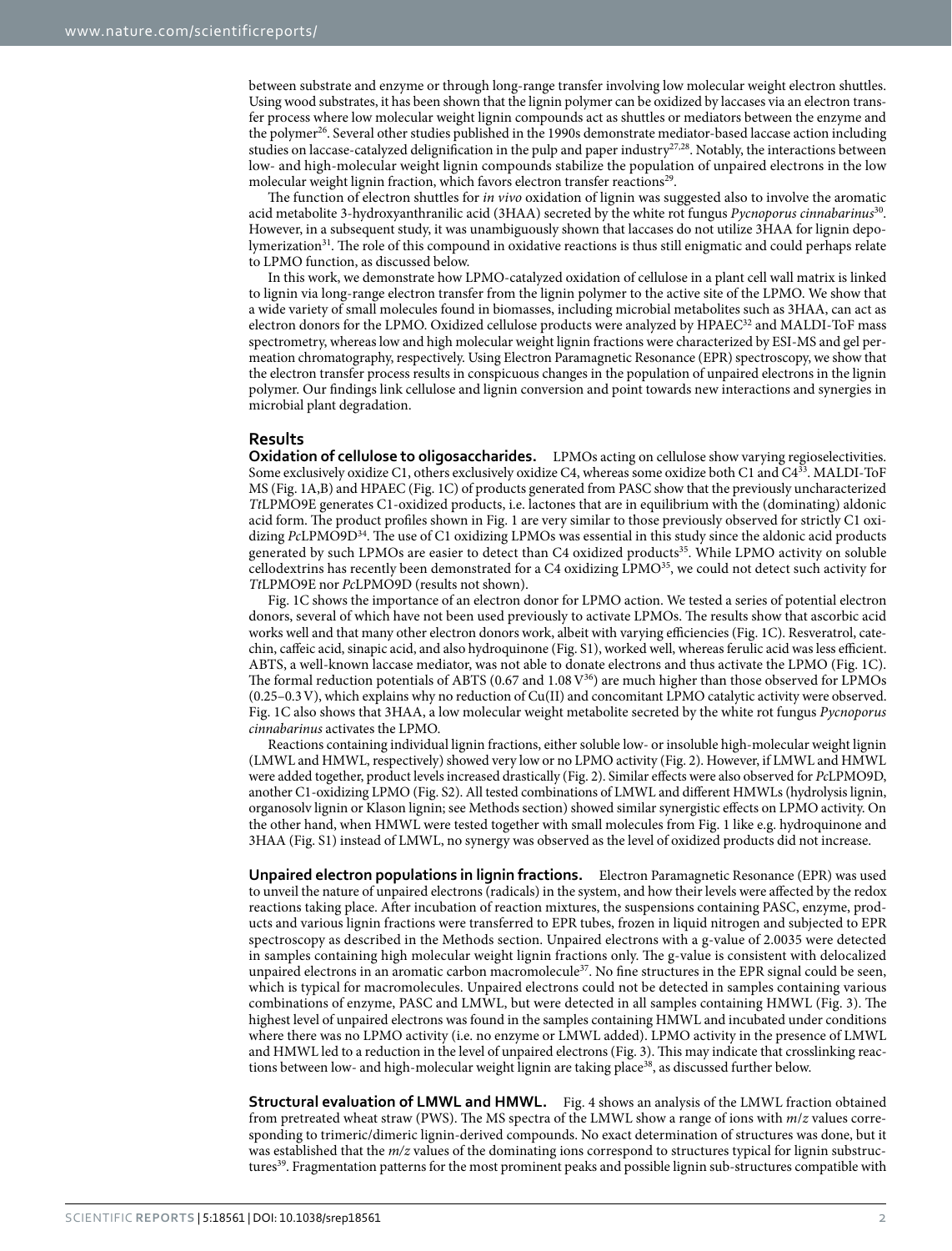

<span id="page-2-0"></span>

these patterns are presented in [Fig 4](#page-4-0). These possible dimers and trimers are highly conjugated, stabilizing the unpaired electron by delocalization between the pi-orbitals.

Gel permeation chromatography of the HMWL derived from PWS by organosolv extraction ([Fig. 5](#page-4-1)) showed a broad distribution peak which is typical for HMWL under these chromatographic conditions<sup>[40](#page-8-2)</sup>. Practically no compounds of low molecular weight can be seen in the HMWL fraction. Importantly, lignin obtained from samples after incubation with LPMO, cellulose, HMWL and LMWL displayed a shift towards higher molecular weight ([Fig. 5\)](#page-4-1) and a slightly larger peak area compared to samples with LPMO, cellulose and HMWL. This possibly reflects crosslinking between LMWL and HMWL. Control experiments without LPMO present did not show this increase in the molecular weight.

#### **Discussion**

The most important result of this study is the demonstration of the synergy between LMWL and HMWL in boosting LPMO activity. Individually, the two different lignin fractions had very little, if any, effect on LPMO activity, but when combined, the enzyme activity was similar to that observed with the most efficient of other reductants ([Fig. 2;](#page-3-0) Fig. S2). Electron carriers like hydroquinone and 3HAA, which are efficient electron donors for LPMOs, did not appear to show synergistic effects with HMWL (Fig. S1), probably because of less delocalized electrons, disproportionation is favored rather than electron transfer. The results point to a possible cyclic mechanism where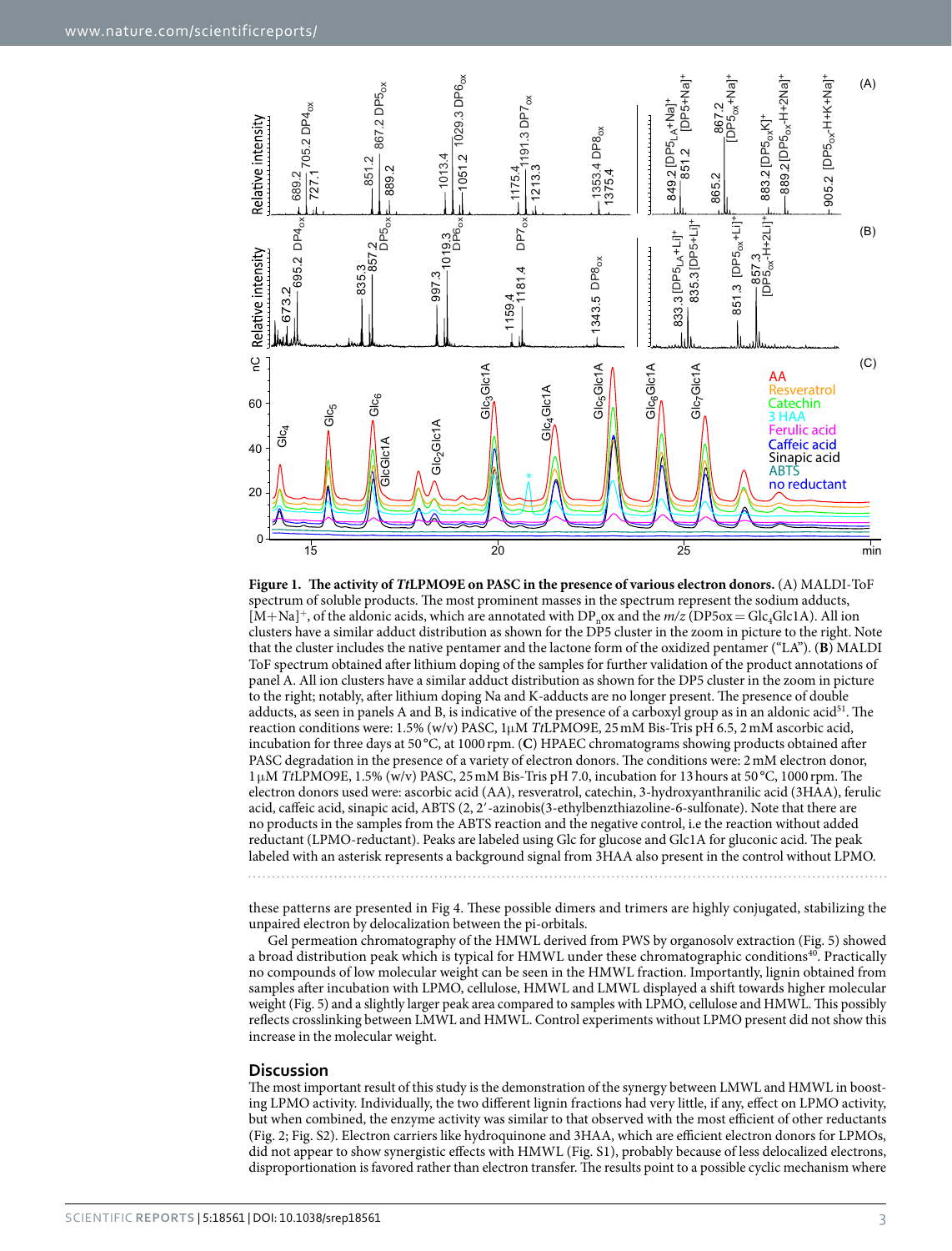

<span id="page-3-0"></span>**Figure 2. The activity of** *Tt***LPMO9E on PASC in the presence of lignin fractions.** The chromatograms show oligosaccharides released from PASC upon treatment with *Tt*LPMO9E in the absence of an added electron donor, but in the presence of various lignin fractions (duplicate reactions are shown with a slight time offset): orange and grey, organosolv HMWL from pretreated wheat straw (PWS); green and magenta, extracted LMWL from PWS; blue and black, mixture of LMWL and organosolv HMWL from PWS. Conditions  $(200 \mu L \text{ total})$ reaction volume): 1μM *Tt*LPMO9E, 50 ˚C, 1000 rpm, 0.75% PASC, 1mg HMWL, 20μL LMWL (corresponding to a final concentration of appr. 2mM), 12hours reaction time. The highest product levels shown in this figure correspond to roughly 50% of the maximal levels obtained after running reactions to completion.



<span id="page-3-1"></span>**Figure 3. Relative levels of unpaired electrons in different reaction mixtures.** Reaction were set up as described in the legend of [Fig. 2.](#page-3-0) After the reactions, free electrons were quantified using EPR spectroscopy. Standard deviations for each experiment are given as vertical bars  $(n=3)$ .

water-soluble LMWL compounds shuttle electrons from HMWL to the LPMO active site. Besides organosolv lignin, also mildly prepared hydrolysis lignin with a structure close to native lignin (data not shown) and Klason lignin prepared from wheat straw (Fig. S2B) were used as HMWL, showing similar synergistic effects. This indicates that the synergistic effect of HMWL and LMWL is generic for lignin structures.

Electron shuttling between lignin polymers and oligomers has previously been demonstrated in connection with oxidation of lignin by laccases<sup>26,41</sup>. However, little attention has been paid to the importance of the low molecular weight lignin structures. Some stabilization of the unpaired electron will be necessary to enable the shuttling mechanism to work over longer distances. At the same time, there should be a favorable difference in redox potential to drive the reaction from lignin to the LPMO active site. The molecular weight distribution of the LMWL shows that masses corresponding to dimers/trimers are dominating. Such structures with a cluster of pi-orbitals favor the stabilization of the unpaired electrons. The importance of having a polycyclic mediator like LMWL is supported by the lack of synergy when low molecular weight electron donors were used as electron donors (Fig. S1). Thus one could envisage a lignin-dependent cyclic electron donating mechanism as shown in [Fig. 6.](#page-4-2)

The lignin polymer is an efficient electron donor with a naturally occurring population of unpaired electrons and the delocalization of these makes lignin highly stable also in an oxidized form<sup>[26,](#page-7-17)42</sup>. We could not detect any increase in the population of unpaired electrons in the HMWL, as one perhaps would expect if electrons were being donated from the HMWL. Instead, the level of unpaired electrons decreased as a result of LMWL-mediated electron transfer to the LPMO [\(Fig. 3](#page-3-1)). An alternative explanation, supported by the observed increase in HMWL molecular weight upon LPMO action, entails that the oxidative reactions in the system lead to crosslinking between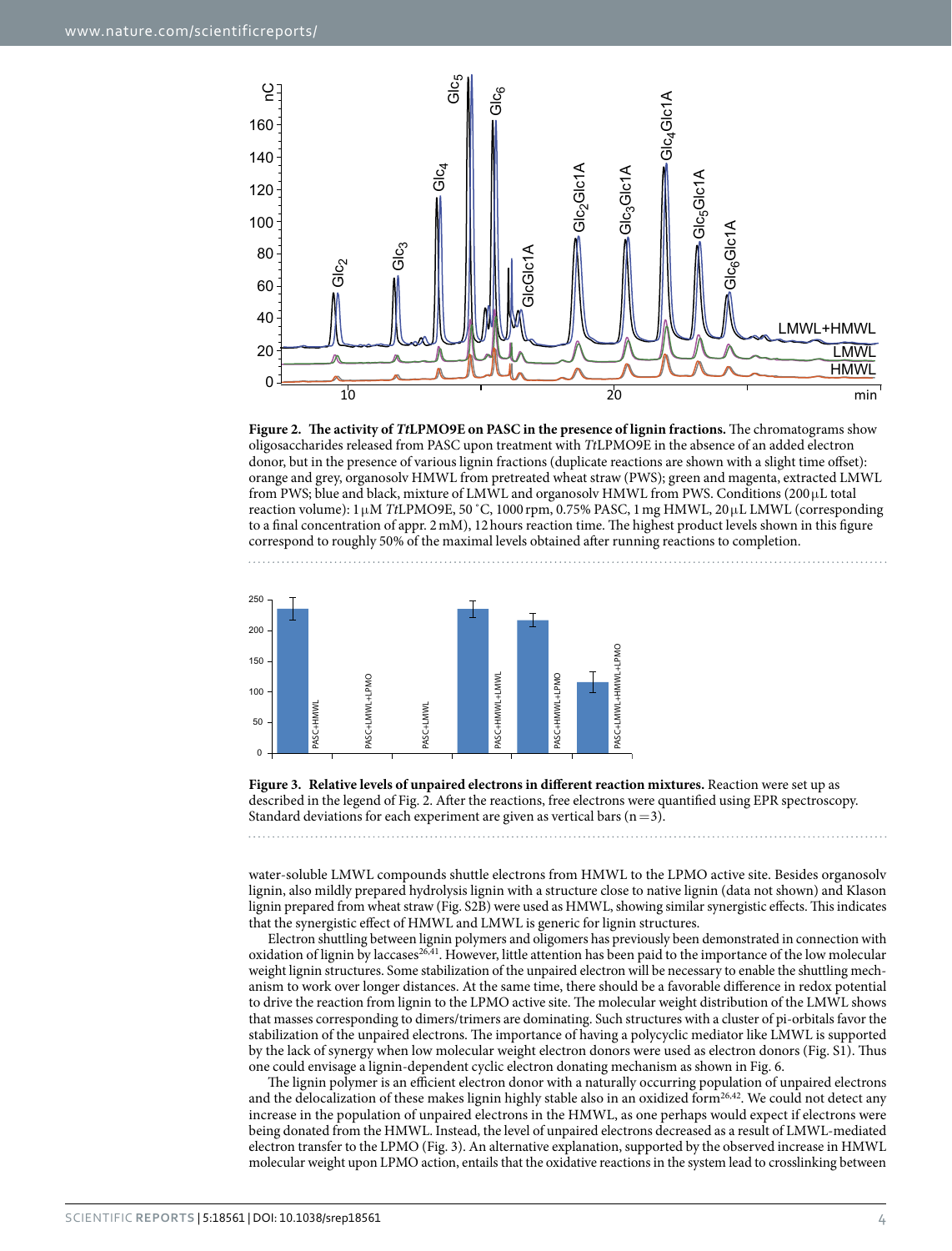

<span id="page-4-0"></span>**Figure 4. ESI-MS analysis of the LMWL lignin extracted from PWS.** The ESI-MS spectrum to the left shows ions corresponding to dimeric and trimeric phenolic units. The spectra to the right show fragmentation patterns for major peaks, supporting that these are lignin derivatives, either trimers (*m/z* 489, upper spectrum, and *m/z* 479, middle spectrum) or dimers (*m/z* 384, lower spectrum). The quite abundant *m/z* 559 peak showed a fragmentation pattern similar to that of the *m/z* 479 peak. The structures shown to the right are based on known substructures in the lignin macromolecule and are just meant as examples of molecules that could give the observed mass spectra. The predominant *m/z* 253 fragment (denoted \*) may arise from dehydration during the fragmentation.



<span id="page-4-1"></span>**Figure 5. GPC chromatograms of organosolv HMWL lignin.** Green, HMWL from pretreated wheat straw; red, the same HMWL after incubation with cellulose, LMWL and LPMO; black dotted line, phenol (94 Da); red dotted line, tannic acid (1701 Da). Comparison of the red and green chromatograms shows that the molecular weight distribution of the HMWL increases following the LPMO reaction probably due to crosslinking with LMWL. HMWL incubated with cellulose and LMWL, but without the LPMO yielded a chromatogram identical to the green chromatogram shown here.



<span id="page-4-2"></span>**Figure 6. Suggested electron transfer cycle between lignin and the active site copper of the LPMO.**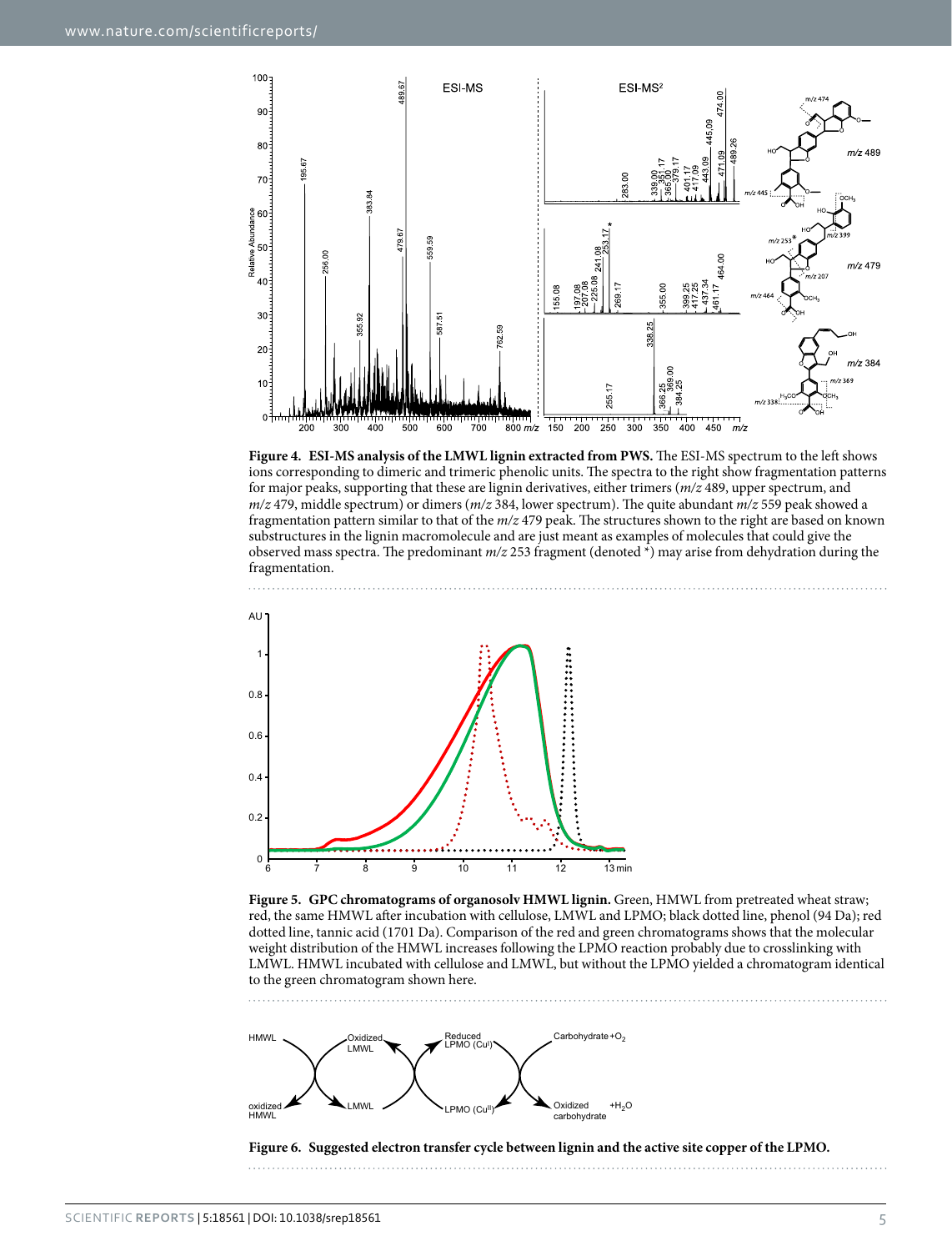oxidized LMWL and HMWL. In other words, as the overall reaction proceeds, the oxidized LMWL may react with unpaired electrons in the HMWL, thereby decreasing the unpaired electron population in the HMWL.

As part of this study we also tested several small molecule electron donors that have not previously been assessed for their LPMO-boosting potential. Interestingly, we found that 3HAA from the wood degrading white rot fungus *Pycnoporus cinnabarinus* functions well as electron donor for the LPMO ([Fig. 1B](#page-2-0)). In the recently published genome of *Pycnoporus cinnabarinus* there are 15 annotated LPMOs<sup>[43](#page-8-6)</sup>. Considering the broad range of compounds known to activate LPMOs (e.g. [Fig. 1](#page-2-0)), it is conceivable that white rot fungi utilize their own metabolites, such as 3HAA, for example in situations where lignin and other reductants are absent. Notably, besides oligomeric fragments of lignin (LMWL), also other compounds with possible effects on LPMO action are common in plants, including flavonoids, tannins and lignans<sup>[44](#page-8-7),[45](#page-8-8)</sup>. While these compounds on the one hand may protect the plants against pathogens, they may also be used by degrading fungi as electron shuttles for their enzyme systems.

The discovery of a link between enzymatic cellulose oxidation and lignin via a long-range electron transfer mechanism sheds new light on our understanding of the redox chemistry applied by fungi and raises interesting questions for further research. Our data show that the redox state of lignin affects polysaccharide conversion through effects on LPMO efficiency. It is thus possible that redox modifications of lignin catalyzed by the laccases and peroxidases of wood degrading microorganisms are somehow coupled to the efficiency of polysaccharide conversion. Unravelling these possible connections, possibly also involving metabolities such as 3HAA, will generate important novel insights into fungal biomass degradation and may eventually lead to more efficient industrial processing of biomass.

### **Methods**

**Chemicals and enzymes.** Ascorbic acid, hydroquinone, 3-hydroxyanthranilic acid (3HAA), resveratrol, catechin, caffeic acid, tannic acid, ferulic acid, sinapic acid, and ABTS (2, 2′-azinobis(3-ethylbenzthiazoline-6-sulfonate) were obtained from Sigma Aldrich (Saint Louis, USA). Stock solutions of 100 mM were made in either water (ascorbic acid, hydroquinone, ABTS and tannic acid) or pure ethanol (3HAA, resveratrol, catechin, caffeic acid, ferulic acid and sinapic acid) and kept at -20 °C in the dark. Commercial cellulase mixtures Celluclast 1.5L and Novozym188 were obtained from Novozymes A/S, Denmark. The Celluclast 1.5L mixture had a protein content of 127mg/g, containing 62 FPU/g cellulase activity and 15U/g β-glucosidase activity. Novozym188 had a protein content of 220mg/g, containing 231 U/g β-glucosidase activity. Purified *Thielavia terrestris* LPMO (*Tt*LPMO9E, previously *Tt*GH61[E17\)](#page-7-8), was obtained from Novozymes A/S. *Pc*LPMO9D (previously known as *Pc*GH61D) from *Phanerochaete chrysosporium* was cloned and expressed in *Pichia pastoris* and purified according  $to$ <sup>34</sup>.

**Wheat straw hydrothermal pretreatment.** Wheat straw (*Triticum aestivum* L.) was pretreated using a Parr reactor with 100mL capacity. The hydrothermal pretreatment was conducted in an oil bath set at 194±1.5°C with a residence time of 20minutes, at 10% dry matter content in water, without addition of chemicals. A washing and pressing step was applied after the pretreatment, to remove solubilized sugars and degradation products (it has previously been shown that little LMWL is lost during this procedure<sup>46</sup>). The PWS was dried and grinded in a coffee blender for 5 minutes prior to further use. The chemical composition of the solid fraction was determined using a modified version of the NREL method for lignocellulose biomasses<sup>[20](#page-7-11)</sup>, as: glucans 53%, xylans 4%, lignin 34%, and ash 6%.

**Microcrystalline cellulose PASC preparation.** Avicel (microcrystalline cellulose Sigma Aldrich PH101) was swollen with phosphoric acid to generate phosphoric acid swollen cellulose (PASC) as previously described<sup>47</sup> with a few modifications: 4 grams of Avicel were suspended in 100 mL of phosphoric acid (85% w/v) at 40 °C and magnetically stirred for 1 hour. The mixture was then poured into 1900mL of water and kept at 40 °C with further stirring for 1 hour. The suspension was left stationary to allow the fibers to sediment before decanting the supernatant. The suspension was washed four times with 2 L H<sub>2</sub>O (MilliQ-quality), 2 times with 2 L of a 1% NaHCO<sub>3</sub> solution to reduce acidity, and then three additional times with 2 L H<sub>2</sub>O (MilliQ-quality) and stored at 4 °C until further use. The final cellulose content of the PASC suspension, was determined by enzymatic hydrolysis (24hours, 50 °C) with a high dosage of Celluclast 1.5L cellulolytic enzymes and Novozym 188, followed by the determination of released glucose, leading to an estimated cellulose content of 1.5% w/v. The average DP of the PASC was determined by measuring the total number of reducing ends<sup>48</sup> and compare this to the total amount of monomeric glucose, giving a degree of polymerization of 52.

**Lignin preparation and isolation.** Pretreated wheat straw was used for the lignin preparation, since it is generally accepted that only little modification of the native lignin structure occurs during this kind of treatment while still enabling efficient purification and extraction.

*HMWL Klason lignin.* Raw and pretreated wheat straw where subjected to sulfuric acid (4%) hydrolysis in order to remove all the carbohydrates present in the form of cellulose and hemicellulose. The procedure was based on the NREL protocol[49.](#page-8-12) After polysaccharide hydrolysis and dissolution the resulting lignin was filtered, dried at 40 °C, powdered with a pestle and mortar, and then stored in the dark at 4 °C (like all other lignin fractions prepared below) until further use.

*Hydrolysis lignin.* PWS was hydrolyzed with excess of enzymes in order to remove all the cellulose and hemicellulose left after the hydrothermal pretreatment to isolate the lignin only. The enzymes used were a mixture of Celluclast 1.5L and Novozyme 188 at 5:1 ratio. The enzymatic hydrolysis was run with an enzyme loading of 75 FPU/gram dry PWS, at 50 °C for 72hours in 50mM sodium acetate buffer at 4.8 p[H50.](#page-8-13) After the hydrolysis, the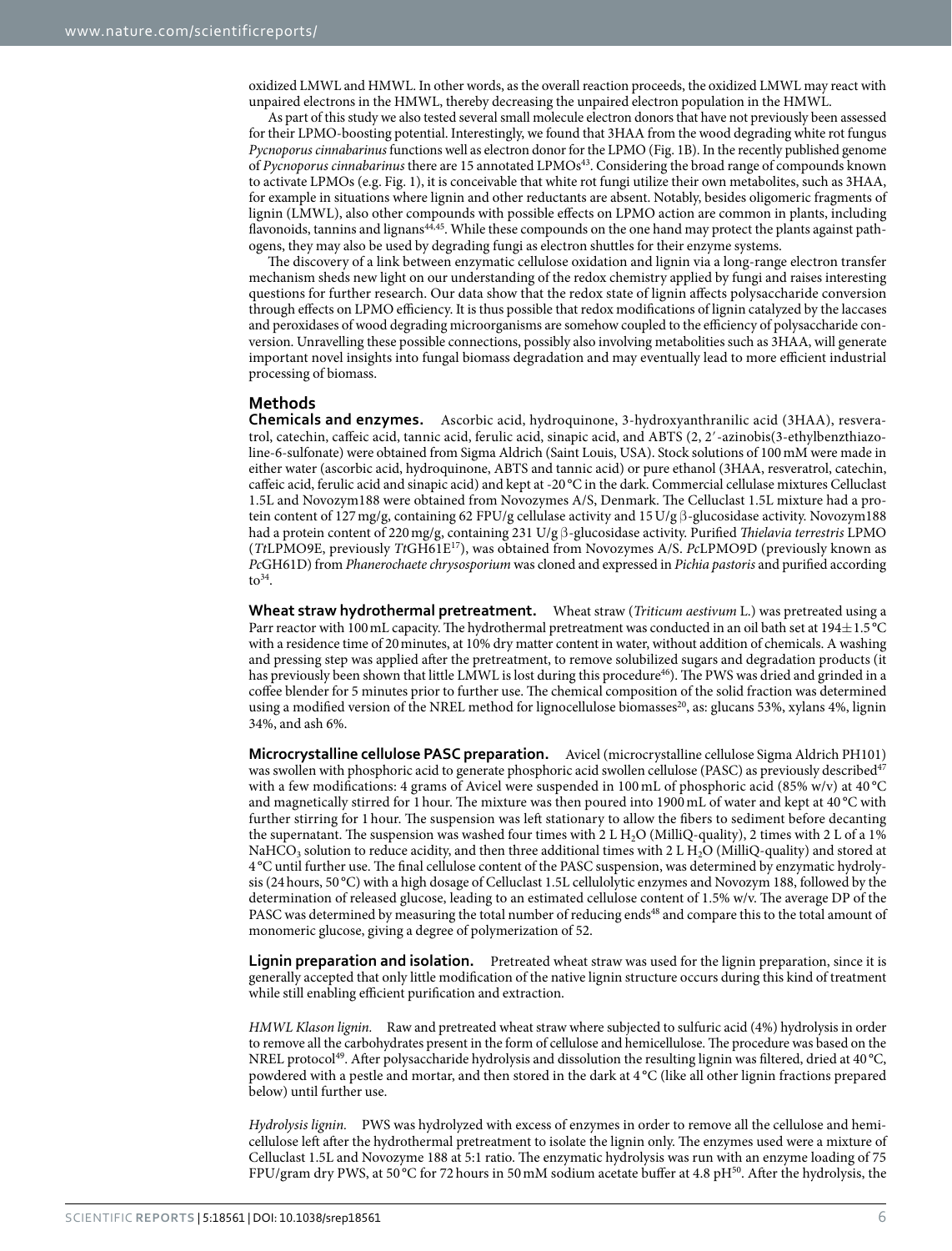PWS was washed 3 times with distilled water at a PWS/water ratio of 1:100. The treatment was repeated once, after which the residual material was dried and powdered using pestle and mortar. Compositional analysis of the resulting material yielded 90% lignin, 6% ash and 2% glucans.

*HMWL Organosolv lignin.* PWS was suspended in an aqueous ethanol solution (50:50 water to ethanol) at a 5:1 liquid to solid ratio and heated at 220 °C in a 1L Parr reactor for 80 minutes. After cooking, the residue was filtered at 75 °C. Solubilized lignin was precipitated by adding water at three times the original amount and recovered by filtration. The lignin enriched fraction was dried (40 °C) and grinded with a pestle and mortar.

*Extraction of Low molecular weight lignin (LMWL).* 5 grams of PWS was suspended in 100mL of a 90% ethanol/ 10% water mixture for low molecular weight lignin extraction. The incubation was done at room temperature for 1hour and in the dark. The extracted lignin (supernatant after centrifugation), denoted LMWL, was collected and kept in the dark at 4 °C. Immediately prior to enzyme reactions the concentration of soluble lignin was approximately doubled by evaporation of ethanol at 40 °C in the dark. The concentration of condensed LMWL was 1% DM as determined by polymerization with laccase and subsequent precipitation. Laccase from *Trametes versicolor* (Sigma Aldrich) was added at a concentration of 3 U/mL to 10mL LMWL for 4hours at 50°C. The pH was lowered to 3 by addition of 0.1 M HCl, and the precipitate was removed by centrifugation, dried and weighed.

**High-performance anion-exchange chromatography (HPAEC).** HPAEC was run on an ICS 5000 system, equipped with a PAD detector (Dionex, Sunnyvale, CA, USA) set up with a CarboPac PA1 column ( $2\times50$  mm guard column followed by a  $2\times250$  mm analytical column) operated at a flow of 0.25 mL/min, at 30 °C. Chromatography was conducted as described in<sup>32</sup>. In short, elution involved a linear gradient from 100%A:0%B to 90%A:10%B (10min), followed by an exponential gradient to 70%A:30%B (15min), and lastly an exponential gradient to 100% B (5 min) (eluent  $A = 0.1M$  NaOH,  $B = 0.1M$  NaOH and 1M NaOAc).

**Enzymatic reactions.** Standard experimental conditions for recording LPMO activity were: 1.5% w/v PASC, 2mM ascorbic acid, 20 mM of citrate-phosphate buffer (pH 5.9), 0.05 mg/mL LPMO with 200 μL total reaction volume. Reactions were done in 2mL Eppendorf tubes in an Eppendorf thermomixer operated at 1000 rpm and 50 °C. Other non-lignin compounds to be tested as potential reductants were added to a final concentration of 2mM, replacing ascorbic acid. In reactions with lignin, ascorbic acid was omitted; HMWL was added to a final concentration of 5 mg/mL, whereas 20 μL LMWL was added. The final concentration of LMWL was approximately 2mM assuming an average molecular weight of 300 Dalton. Control reactions with the same combinations of the lignins but without addition of enzymes were also conducted. Several HMWLs were tested; all were derived from pretreated wheat straw (PWS) but obtained through different isolation methods: Klason lignin, hydrolysis lignin and organosolv lignin.

**Electron paramagnetic resonance (EPR) spectroscopy.** Enzymatic reactions for EPR analysis were proportionally the same as the enzymatic reactions described above but scaled to contain 7mg dry HMWL/reaction, which was necessary to provide sufficient EPR signals. Following treatments, suspensions containing PASC, lignins and enzyme were transferred to 5mm OD quartz tubes (710-SQ, Wilmad-Labglass, Vineland, NJ, USA), and frozen in liquid nitrogen in order to stop further reactions and to stabilize radicals in the liquid fraction. All steps of sample preparation to analysis were done under red light in a dark-room to eliminate any formation of unpaired electrons from UV-radiation<sup>[26](#page-7-17)</sup>. The EPR spectra were recorded at 77 K using an ECS 106 X-band EPR spectrometer (Bruker, Karlsruhe, Germany), equipped with an X-band ER 4103TM cavity and a liquid nitrogen Dewar flask (819-Q, Wilmad-Labglass, Vineland, NJ, USA). The modulation amplitude was 1.02 G and the microwave attenuation 30 dB. Relative levels of unpaired electrons in the frozen suspensions were quantified by double integration of the first-derivative EPR signal. Samples from all treatments were prepared and measured in triplicate.

**Gel Permeation chromatography (GPC).** Solid fractions from lignin-containing enzyme reactions were dried overnight under high vacuum. Subsequently, the dried material was dissolved in a 9:1 DMSO:water mixture containing 0.05 M LiBr (the eluent), followed by sonication for 15min. After centrifugation for 5min at 12.000 rpm the supernatant was transferred to a sample vial. The GPC was performed isocratically with a Hitachi 7000 system set up with a PolarSil column (300 mm,  $5 \mu$ m particles, 100 Å porosity from Polymer Standard Service) run at 1mL/min and 40 °C. Detection was obtained using a UV detector (280nm), using tannic acid and phenol as external standards.

**Direct infusion ESI-MS.** The direct infusion analysis was performed on a linear iontrap VelosPro LTQ from ThermoScientific. The sample, enzymatic LMWL from PWS diluted 50 times in methanol, was delivered continuously to the spray by a syringe pump operating at 15 μL/min. The instrument was operated in negative mode with an ionization voltage of 1.5 kV, auxiliary and sheath gas settings of 55 and 10 respectively (arbitrary units) and with a capillary and source temperature of 275 °C and 250 °C, respectively. Full scan spectra were collected in the mass range from *m/z* 100-2000. MS2 was performed with CID fragmentation at a relative energy intensity of 45 and helium as the colliding gas. Data handling was done with Xcalibur 2.2 SP1.48 (ThermoScientific).

**MALDI-ToF MS.** Two microliter of a saturated solution of 2,5- dihydroxybenzoic acid (DHB) in 30% acetonitrile was applied on an MTP 384 ground steel target plate TF (Bruker Daltonics). One microliter sample was then mixed with the DHB droplet and dried under a stream of air. The samples were analyzed with an Ultraflex MALDI-ToF/ToF instrument (Bruker Daltonics GmbH, Bremen, Germany) controlled by the FlexControl 3.3 software package. The instrument was operated in positive acquisition mode and the acquisition range used was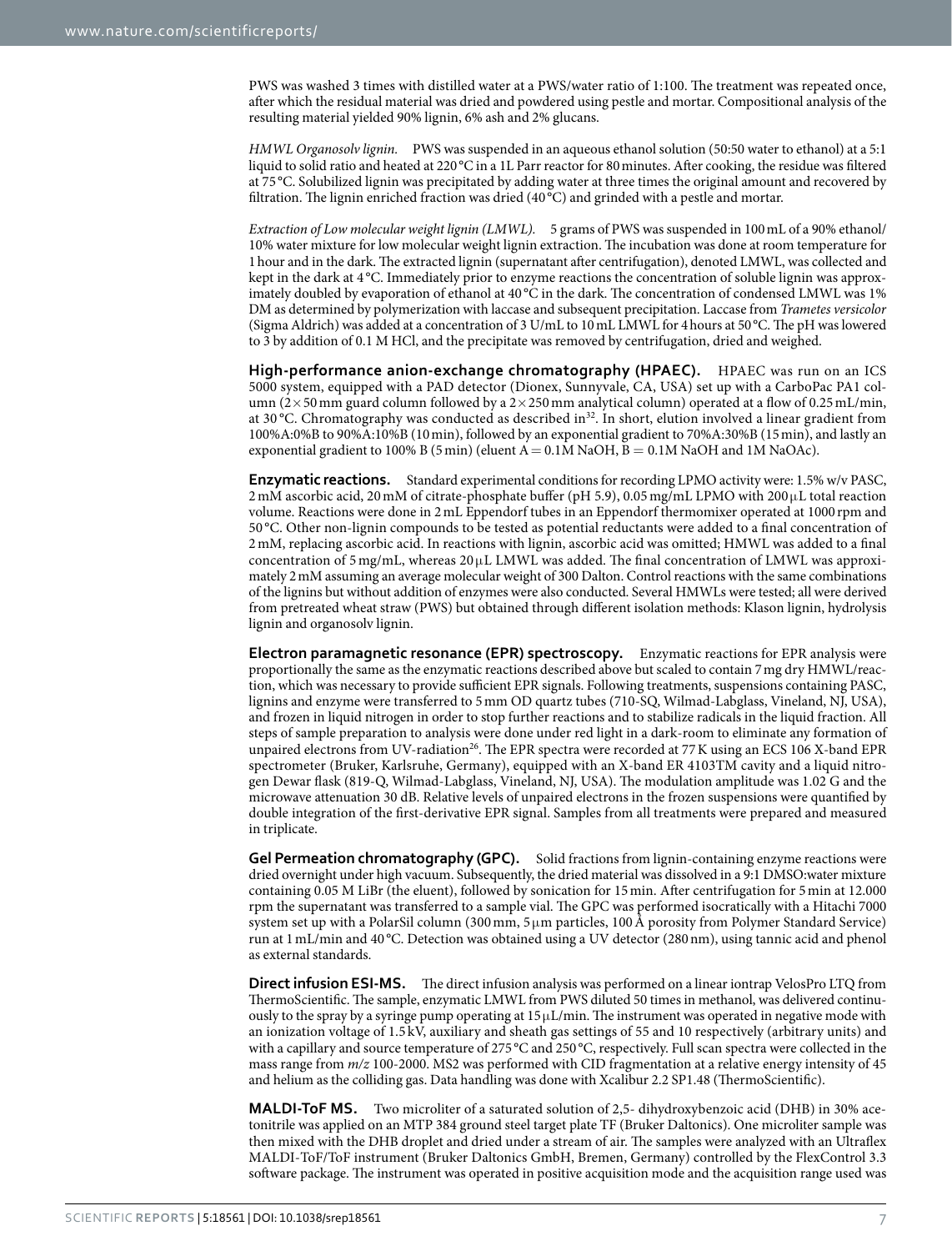from  $m/z$  0 to 3000. The data were collected from averaging 250 laser shots, with the lowest laser energy necessary to obtain sufficient signal to noise ratios. Lithium doping was obtained by mixing two microliter sample with 0.5 microliter 100mM LiCl 100mM LiCl, one microliter of this mixture was applied on the target plate as described above.

#### **References**

- <span id="page-7-0"></span>1. Horn, S., Vaaje-Kolstad, G., Westereng, B. & Eijsink, V. Novel enzymes for the degradation of cellulose. *Biotechnology for Biofuels* **5,** 1–13 (2012).
- <span id="page-7-1"></span>2. Agger, J. W. *et al.* Discovery of LPMO activity on hemicelluloses shows the importance of oxidative processes in plant cell wall degradation. *Proc Natl Acad Sci USA* **111,** 6287–6292 (2014).
- 3. Forsberg, Z. *et al.* Cleavage of cellulose by a CBM33 protein. *Protein Sci* **20,** 1479–1483 (2011).
- 4. Lo Leggio, L. *et al.* Structure and boosting activity of a starch-degrading lytic polysaccharide monooxygenase. *Nat Commun* **6,** 5961 (2015).
- 5. Phillips, C. M., Beeson, W. T., Cate, J. H. & Marletta, M. A. Cellobiose dehydrogenase and a copper-dependent polysaccharide monooxygenase potentiate cellulose degradation by Neurospora crassa. *ACS chemical biology* **6,** 1399–1406 (2011).
- <span id="page-7-4"></span>6. Quinlan, R. J. *et al.* Insights into the oxidative degradation of cellulose by a copper metalloenzyme that exploits biomass components. *Proceedings of the National Academy of Sciences* **108,** 15079–15084 (2011).
- <span id="page-7-3"></span>7. Vaaje-Kolstad, G. *et al.* An Oxidative Enzyme Boosting the Enzymatic Conversion of Recalcitrant Polysaccharides. *Science* **330,** 219–222 (2010).
- 8. Vu, V. V., Beeson, W. T., Span, E. A., Farquhar, E. R. & Marletta, M. A. A family of starch-active polysaccharide monooxygenases. *Proc Natl Acad Sci USA* **111,** 13822–13827 (2014).
- 9. Frommhagen, M. *et al.* Discovery of the combined oxidative cleavage of plant xylan and cellulose by a new fungal polysaccharide monooxygenase. *Biotechnology for Biofuels* **8:101** (2015)
- <span id="page-7-2"></span>10. Langston, J. A. *et al.* Oxidoreductive Cellulose Depolymerization by the Enzymes Cellobiose Dehydrogenase and Glycoside Hydrolase 61. *Appl Environ Microb* **77,** 7007–7015 (2011).
- <span id="page-7-5"></span>11. Floudas, D. *et al.* The Paleozoic Origin of Enzymatic Lignin Decomposition Reconstructed from 31 Fungal Genomes. *Science* **336,** 1715–1719 (2012).
- <span id="page-7-6"></span>12. Benz, J. P. *et al.* A comparative systems analysis of polysaccharide-elicited responses in Neurospora crassa reveals carbon sourcespecific cellular adaptations. *Mol Microbiol* **91,** 275–299 (2014).
- <span id="page-7-7"></span>13. Ray, A. *et al.* Phanerochaete chrysosporium produces a diverse array of extracellular enzymes when grown on sorghum. *Appl Microbiol Biot* **93,** 2075–2089 (2012).
- 14. Wymelenberg, A. V. *et al.* Significant Alteration of Gene Expression in Wood Decay Fungi Postia placenta and Phanerochaete chrysosporium by Plant Species. *Appl Environ Microb* **77,** 4499–4507 (2011).
- 15. Yakovlev, I. *et al.* Substrate-specific transcription of the enigmatic GH61 family of the pathogenic white-rot fungus Heterobasidion irregulare during growth on lignocellulose. *Appl Microbiol Biotechnol* **95,** 979–990 (2012).
- 16. Navarro, D. *et al.* Fast solubilization of recalcitrant cellulosic biomass by the basidiomycete fungus Laetisaria arvalis involves successive secretion of oxidative and hydrolytic enzymes. *Biotechnology for Biofuels* **7,** 143 (2014).
- <span id="page-7-8"></span>17. Harris, P. V. *et al.* Stimulation of Lignocellulosic Biomass Hydrolysis by Proteins of Glycoside Hydrolase Family 61: Structure and Function of a Large, Enigmatic Family. *Biochemistry-Us* **49,** 3305–3316 (2010).
- <span id="page-7-9"></span>18. Hu, J., Arantes, V., Pribowo, A., Gourlay, K. & Saddler, J. N. Substrate factors that influence the synergistic interaction of AA9 and cellulases during the enzymatic hydrolysis of biomass. *Energy & Environmental Science* **7,** 2308–2315 (2014).
- <span id="page-7-10"></span>19. Harris, P. V., Xu, F., Kreel, N. E., Kang, C. & Fukuyama, S. New enzyme insights drive advances in commercial ethanol production. *Current opinion in chemical biology* **19,** 162–170 (2014).
- <span id="page-7-11"></span>20. Cannella, D., Hsieh, C. W., Felby, C. & Jorgensen, H. Production and effect of aldonic acids during enzymatic hydrolysis of lignocellulose at high dry matter content. *Biotechnol Biofuels* **5,** 26 (2012).
- <span id="page-7-12"></span>21. Kim, S., Ståhlberg, J., Sandgren, M., Paton, R. S. & Beckham, G. T. Quantum mechanical calculations suggest that lytic polysaccharide monooxygenases use a copper-oxyl, oxygen-rebound mechanism. *Proceedings of the National Academy of Sciences* **111,** 149–154 (2014).
- <span id="page-7-13"></span>22. Kjaergaard, C. H. *et al.* Spectroscopic and computational insight into the activation of O-2 by the mononuclear Cu center in polysaccharide monooxygenases. *P Roc Natl Acad Sci USA* **111** (2014).
- <span id="page-7-14"></span>23. Dimarogona, M., Topakas, E., Olsson, L. & Christakopoulos, P. Lignin boosts the cellulase performance of a GH-61 enzyme from Sporotrichum thermophile. *Bioresour Technol* **110,** 480–487 (2012).
- <span id="page-7-15"></span>24. Marcus, R. A. Chemical and Electrochemical Electron-Transfer Theory. *Annu Rev Phys Chem* **15,** 155–196 (1964).
- <span id="page-7-16"></span>25. Roduner, E. *et al.* Selective Catalytic Oxidation of C-H Bonds with Molecular Oxygen. *Chemcatchem* **5,** 82–112 (2013).
- <span id="page-7-17"></span>26. Felby, C., Nielsen, B. R., Olesen, P. O. & Skibsted, L. H. Identification and quantification of radical reaction intermediates by electron spin resonance spectrometry of laccase-catalyzed oxidation of wood fibers from beech (Fagus sylvatica). *Appl Microbiol Biot* **48,** 459–464 (1997).
- <span id="page-7-18"></span>27. Li, K., Xu, F. & Eriksson, K. E. Comparison of fungal laccases and redox mediators in oxidation of a nonphenolic lignin model compound. *Appl Environ Microbiol* **65,** 2654–2660 (1999).
- <span id="page-7-19"></span>28. Bourbonnais, R. & Paice, M. G. Enzymatic delignification of kraft pulp using laccase and a mediator. *Tappi J* **79,** 199–204 (1996).
- <span id="page-7-20"></span>29. Altwicker, E. R. The Chemistry of Stable Phenoxy Radicals. *Chemical Reviews* **67,** 475–531 (1967).
- <span id="page-7-21"></span>30. Eggert, C., Temp, U. & Eriksson, K. The lignolytic system of the white-rot fungus Pycnoporus cinnabarinus: purification and characterization of the laccase. *Appl Environ Microbiol* **62,** 1151 - 1158 (1996).
- <span id="page-7-22"></span>31. Li, K. C., Horanyi, P. S., Collins, R., Phillips, R. S. & Eriksson, K. E. L. Investigation of the role of 3-hydroxyanthranilic acid in the degradation of lignin by white-rot fungus Pycnoporus cinnabarinus. *Enzyme Microb Tech* **28,** 301–307 (2001).
- <span id="page-7-23"></span>32. Westereng, B. *et al.* Efficient separation of oxidized cello-oligosaccharides generated by cellulose degrading lytic polysaccharide monooxygenases. *Journal of chromatography. A* **1271,** 144–152 (2013).
- <span id="page-7-24"></span>33. Vu, V. V., Beeson, W. T., Phillips, C. M., Cate, J. H. & Marletta, M. A. Determinants of regioselective hydroxylation in the fungal polysaccharide monooxygenases. *J Am Chem Soc* **136,** 562–565 (2014).
- <span id="page-7-25"></span>34. Westereng, B. *et al.* The putative endoglucanase PcGH61D from Phanerochaete chrysosporium is a metal-dependent oxidative enzyme that cleaves cellulose. *Plos One* **6,** e27807 (2011).
- <span id="page-7-26"></span>35. Isaksen, T. *et al.* A C4-oxidizing lytic polysaccharide monooxygenase cleaving both cellulose and cello-oligosaccharides. *J Biol Chem* **289,** 2632–2642 (2014). Westereng, B. *et al*. Release and characterization of single side chains of white cabbage pectin and their complement-fixing activity. *Mol Nutr Food Res* **53**, 780-789 (2009).
- 36. Fabbrini, M. Galli, C. & P. Gentili. Comparing the catalytic efficiency of some mediators of laccase. *Journal of Molecular Catalysis B-Enzymatic* **16,** 231–240 (2002)
- <span id="page-7-27"></span>37. Gerson, F. & Huber, W. in *Electron Spin Resonance Spectroscopy of Organic Radicals* 210–289 (Wiley-VCH Verlag GmbH & Co. KGaA, 2004).